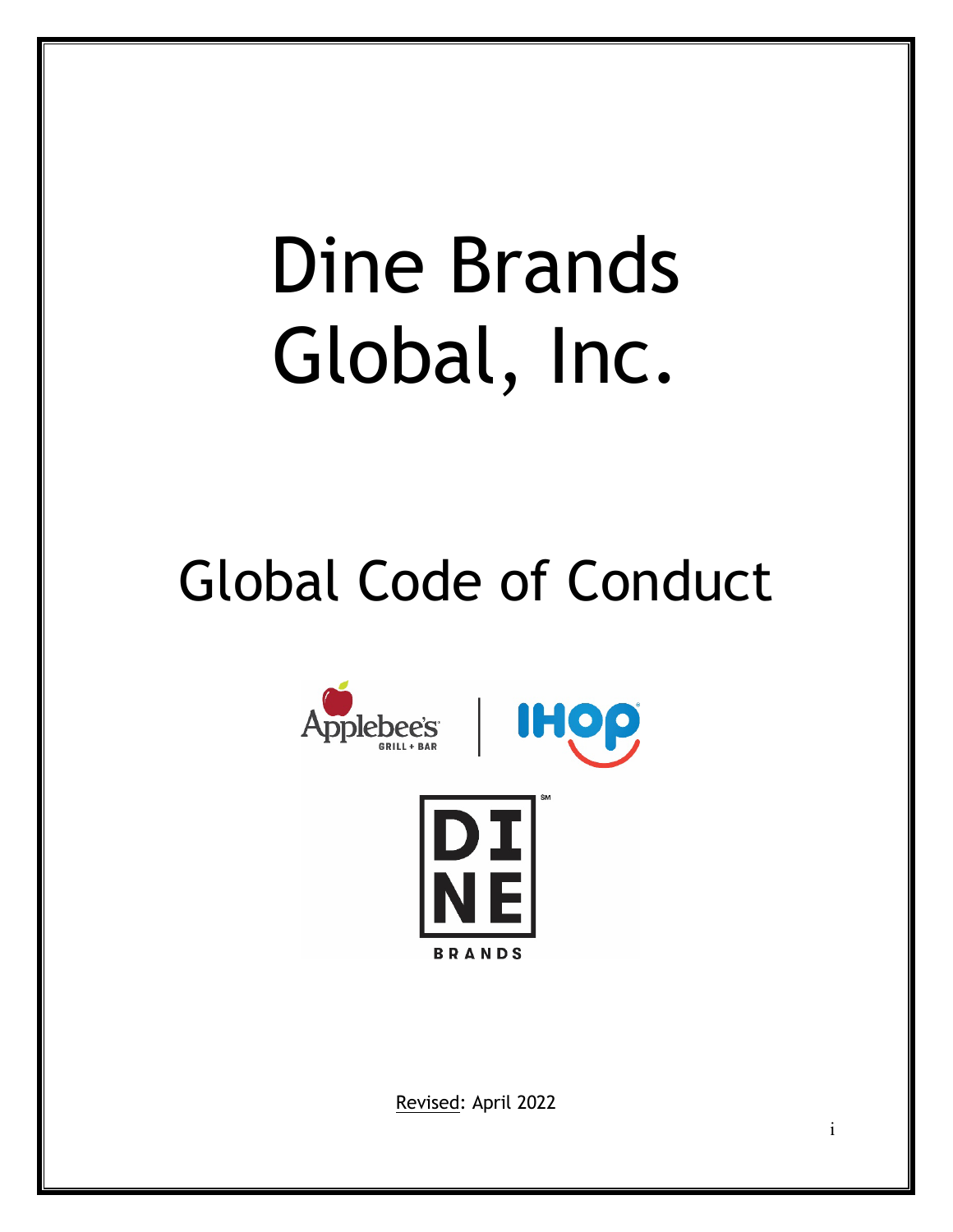# **Table of Contents**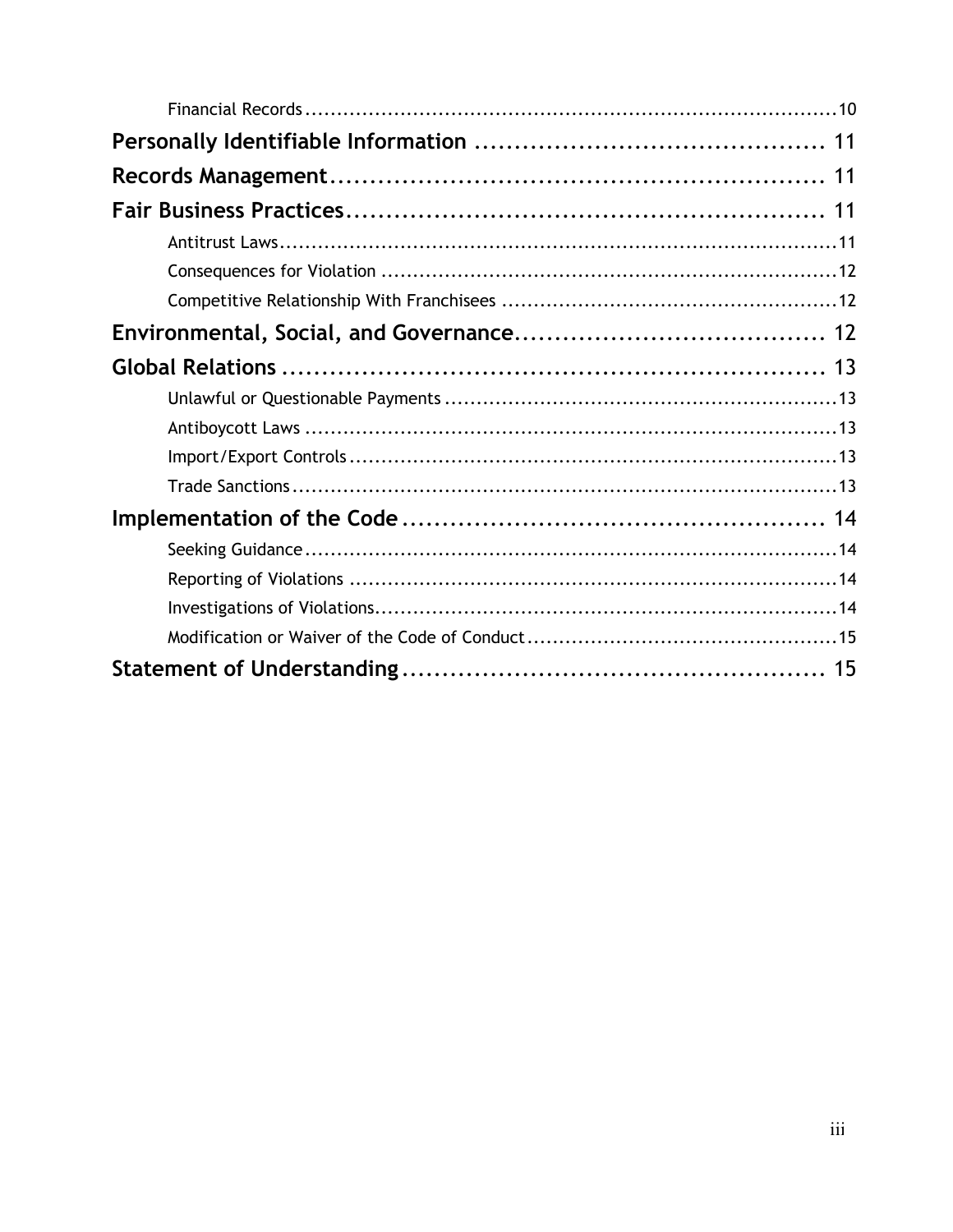# <span id="page-3-0"></span>**Our Promise**

Uniting communities over great food and memorable dining experiences.

# <span id="page-3-1"></span>**Our Values**

#### **Take Responsibility**

- $\triangleright$  We are accountable and can be trusted to deliver exceptional results.
	- Choose to act when you see an opportunity to make a difference.
	- Clearly understand what is expected of you and your work.
	- Do what you say you are going to do with a sense of urgency.
	- Take ownership of results and work diligently to make corrections.
	- Be persistent in figuring things out and seek help when the path is unclear.

#### **Further Together**

- $\triangleright$  We can only reach our potential by working together and choosing the greater good over individual interests.
	- Be of service to others and offer to help when you see there is a need.
	- Assume positive intent and listen to understand.
	- Passionately debate the topic (not the person) then commit to the chosen direction.
	- Engage people in the process and make decisions that best support the enterprise.
	- Share ideas, learning, and results openly for the benefit of others.

#### **Always Better**

- $\triangleright$  We know innovation is a catalyst for everyday improvement and long-term growth.
	- Look for and speak up when you believe there is a better way.
	- Seek diverse perspectives to produce the best ideas and plan.
	- Use data and research to guide thinking.
	- Take informed risks and learn by doing.

#### **Recognize the Good**

 $\triangleright$  We appreciate great people, great work, and the impact we can have on those around us.

- Express gratitude and frequently celebrate wins, people, and great work.
- Acknowledge the everyday work that leads to our success.
- Maintain a sense of optimism in the face of challenges.
- Enjoy the journey by adding positive energy and fun to the environment.
- Show pride in our organization and brand.

#### **Embrace All**

- $\triangleright$  We are strengthened by our differences as an organization and as a business.
	- Appreciate people of all backgrounds and experiences and consciously make everyone feel welcome.
	- Take the time to learn about the people you work with and seek common threads.
	- Demonstrate an openness to different perspectives and ask for diverse feedback.
	- Continuously strive to be inclusive and work to lessen the impact of your biases.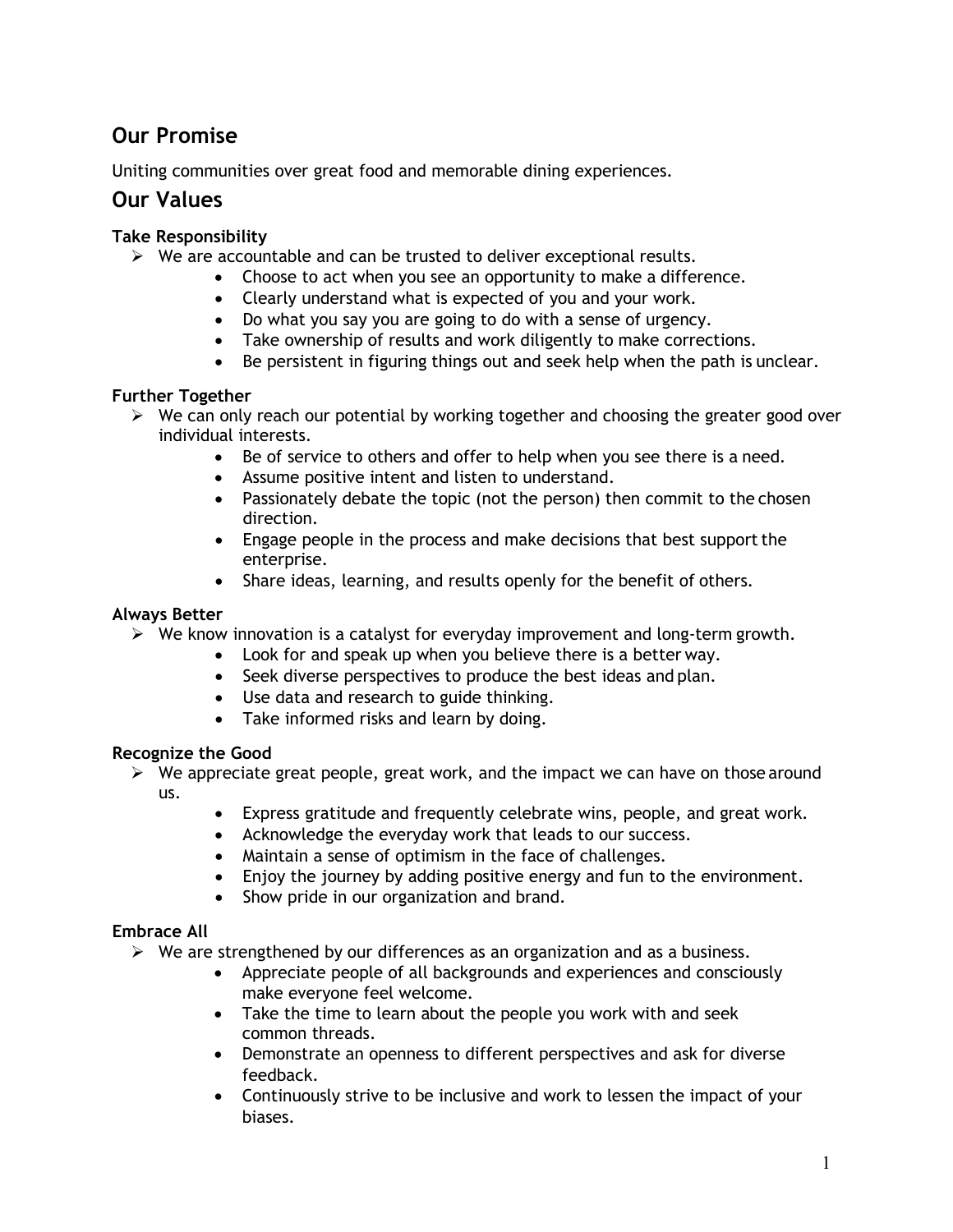### <span id="page-4-0"></span>**Introduction**

As used throughout this Code, the terms "Dine Brands" and "Corporation" refer to Dine Brands Global, Inc., International House of Pancakes, LLC., and Applebee's Services, Inc. and their subsidiaries and affiliates. The term "team member(s)" refers to all employees (including officers) of the Corporation.

This Code is designed to support the Corporation's vision and values by helping you understand and follow the Corporation's policies with respect to business conduct. We believe that it will provide a useful guide to you in your day-to-day business activities.

This Code is a reaffirmation of the Corporation's longstanding commitment to ethical business conduct and the strict observance of all laws and regulations applicable to the Corporation and its business. The Code cannot provide definitive answers to all questions. For that, we must ultimately rely on each person's good sense of what is right, including a sense of when it is proper to seek guidance on the appropriate course of conduct. Thus, the Code is designed to alert you to situations that may arise in the course of business, so that you will know when you should obtain guidance.

# <span id="page-4-1"></span>**Global Principles of Business Conduct**

*Community Involvement* — We are committed to improving the communities in which we conduct business by creating meaningful employment, contributing to economic and social development, using resources effectively, supporting local community values, and promoting diversity among our team members, franchisees, suppliers, and vendor partners.

*Employment Standards* — Our team members are provided safe work environments and work conditions where they are fairly compensated and free from exploitation, harassment, and discrimination. Responsible employment practices are followed and enforced concerning areas such as wages and benefits, working hours, child labor, prison labor, forced labor, health and safety, discrimination, disciplinary actions, equal opportunity, diversity, and substance use or abuse.

*Observance of High Ethical Standards* — We aspire as individuals and in the conduct of our business activities to exemplify the highest ethical standards. We place a tremendous emphasis on personal integrity and honesty and believe that the balance of both short- and long-term results while upholding our values is our best measure of performance. Integrity and ethical conduct—both on and off the job—is necessary, because we represent our business in the marketplace, and our conduct may directly impact the success of our business and our brand*.*

*Compliance with Applicable Laws* — Our business activities and conduct comply with all legal requirements relevant to the communities in which we conduct our business.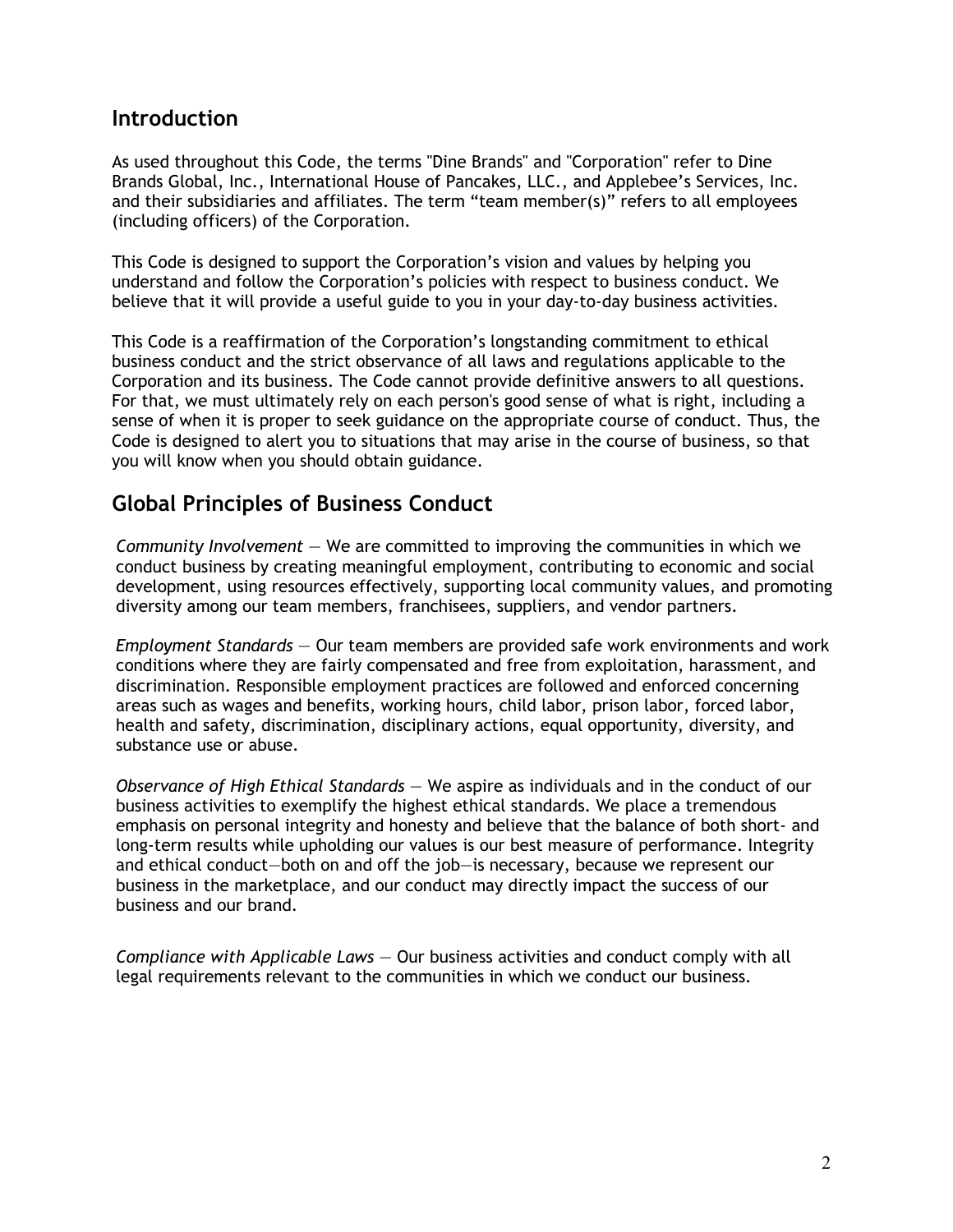# <span id="page-5-0"></span>**Purpose, Scope, and Applicability**

This Code of Conduct establishes general guidelines and standards of ethical behavior to guide the business activities and actions of team members of the Corporation on a global basis.

#### <span id="page-5-1"></span>**Purpose**

The intent of the Code is to provide a framework to: (1) help each of us understand our responsibilities; (2) create awareness of some of the legal, regulatory, and ethical issues we may encounter while conducting the Corporation's business; and (3) direct us to resources that provide additional detail or expertise for guidancerelating to complex or unfamiliar areas of the business.

#### <span id="page-5-2"></span>**Scope**

The Code's guidelines and standards apply to all team members, regardless of position.

Other underlying policies have been established to govern specific activities and more fully define the expectations around those activities, such as Insider Trading, Anti-Discrimination, and Harassment policies in the Dine Brands Handbook, Cybersecurity, and Business Expense and Travel. Copies of these and other corporate policies may be obtained from the Human Resources Department.

#### <span id="page-5-3"></span>**Applicability**

The Code and these underlying policies are to guide our business activities on a daily basis. It is expected that both the letter and spirit of this Code, as well as all corporate policies and applicable laws and regulations, will be followed in the conduct of all aspects of the Corporation's operations. All team members will be held to these expectations in the performance of their duties and in fulfilling their responsibilities to the Corporation. The Corporation recognizes that team members have a right to privacy when not on the job. However, consistent with applicable law, a team member may be disciplined, up to and including termination, for conduct that is inconsistent with our values, regardless of where or when it occurs, based on the potential negative impact the conduct may have on the team member's job performance, our business, and the public's perception of the Corporation.

# <span id="page-5-4"></span>**How We Work With Each Other**

We believe that our most important strength is having the right people in the right positions, motivated to perform individually and collectively. We strive to provide a work environment where all team members can reach their full potential and contribute to the Corporation's success. In doing so, we:

- Provide equal opportunity in all aspects of employment for all team members and applicants and a workplace free from discrimination, harassment, andretaliation, where people are respected, regardless of individual differences, talents, or characteristics.
- Foster a diverse and inclusive culture that welcomes and embraces the value of our differences and provides everyone with equal access to opportunities. We believe in treating each other with respect and dignity and fostering an atmosphere of open communication.
- Ensure the safety and well-being of our team members. This necessitates providing a work environment where team members are not put at risk of physical harm and are fairly compensated. While recognizing the demands of operating in a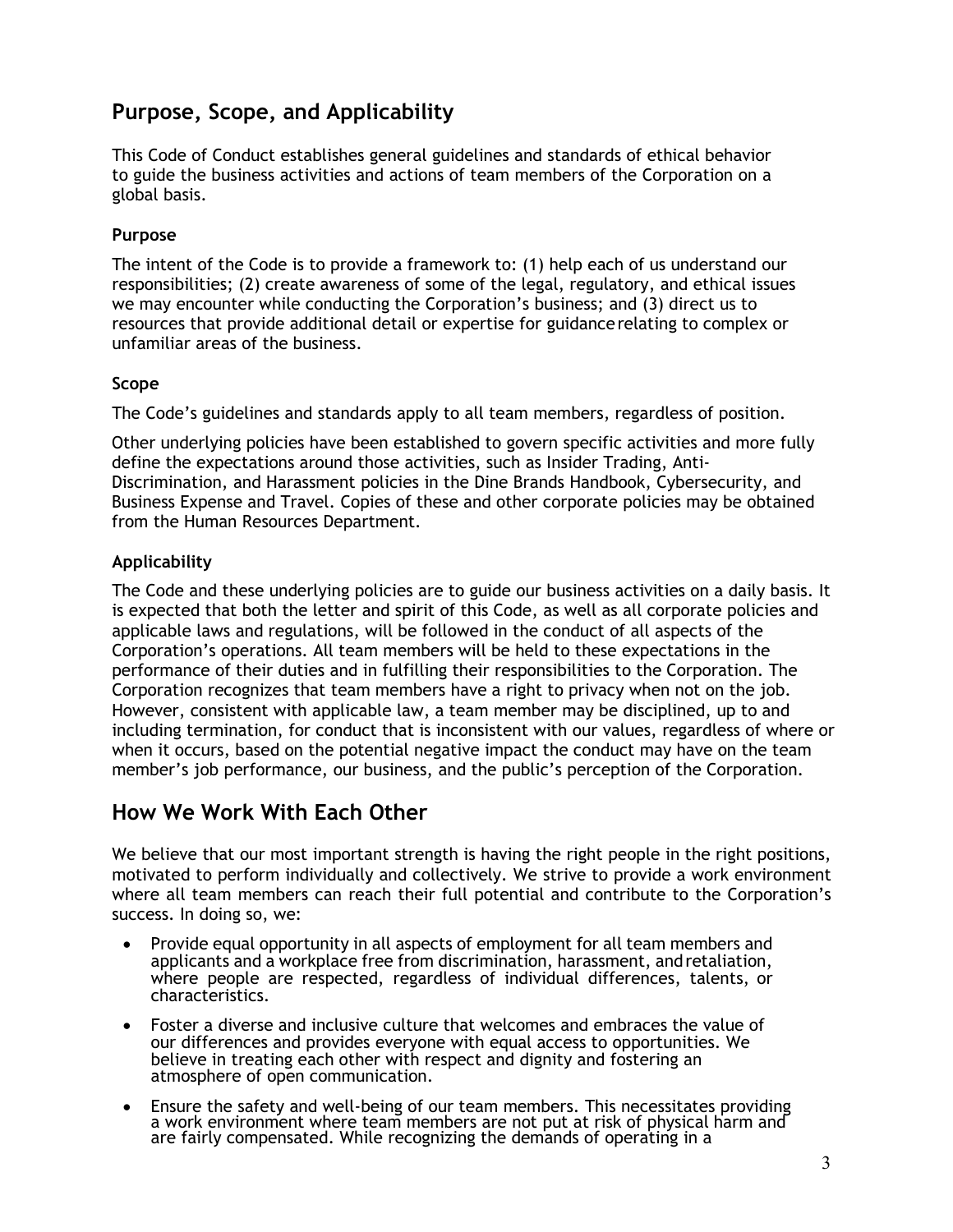competitive retail environment, we nevertheless support, respect, and encourage team members to achieve professional and personal balance in their lives.

In all of our business dealings, we:

- Treat everyone honestly, fairly, and objectively.
- Avoid any unfair or deceptive practice.
- Present our business in an honest and forthright manner.
- Encourage fair and vigorous competition for our business and select our vendor partners strictly on merit.
- Support and value diversity among our contractors, consultants, vendors, and franchisees.

We are committed to the continuation of free enterprise, and we support and comply with all laws that prohibit unfair or unethical business practices, such as unlawful restrictions on competition.

## <span id="page-6-0"></span>**Work Environment**

All of us want and deserve a workplace where we are respected and appreciated. Each of us must contribute to the creation of such an environment. Supervisors and managers have a special responsibility to: (1) foster a workplace that supports honesty, integrity, respect, and trust; and (2) promote an environment in which all laws, regulations, and policies are expected to be followed by all and consistently enforced.

#### <span id="page-6-1"></span>**Non-Discrimination**

We do not tolerate discrimination in any of our business relationships, internal or external, on the basis of race, color, sex, national origin, citizenship, religion, sexual orientation, gender identity, marital status, age, mental or physical handicap or disability, veteran status, or any other basis prohibited by law.

#### <span id="page-6-2"></span>**Prohibition on Harassment**

We strive to create and maintain a work culture that is free of harassment of any kind, including:

**Sexual Harassment** — Sexual harassment is the use of sexual pressure (1) where submission is made a term or condition of employment, (2) where submission to or rejection of such conduct is used as a basis for employment decisions, or (3) where such conduct has the purpose or effect of unreasonably interfering with your work performance or creating an intimidating, offensive, or hostile work environment.

Sexual pressure includes (as examples) unwelcome comments, jokes, or slurs of a sexual nature; unnecessary or offensive touching, impeding, or blocking; offensive emails of a sexual nature, or derogatory or offensive posters, cartoons, drawings, or gestures.

**Other Forms of Harassment** — Other forms of harassment include, for example, written, verbal, or physical conduct that degrades or shows hostility or hatred toward an individual because of the team member's race, color, sex, national origin, citizenship, religion, sexual orientation, marital status, age, mental or physical handicap or disability, military status, or any other basis protected by law.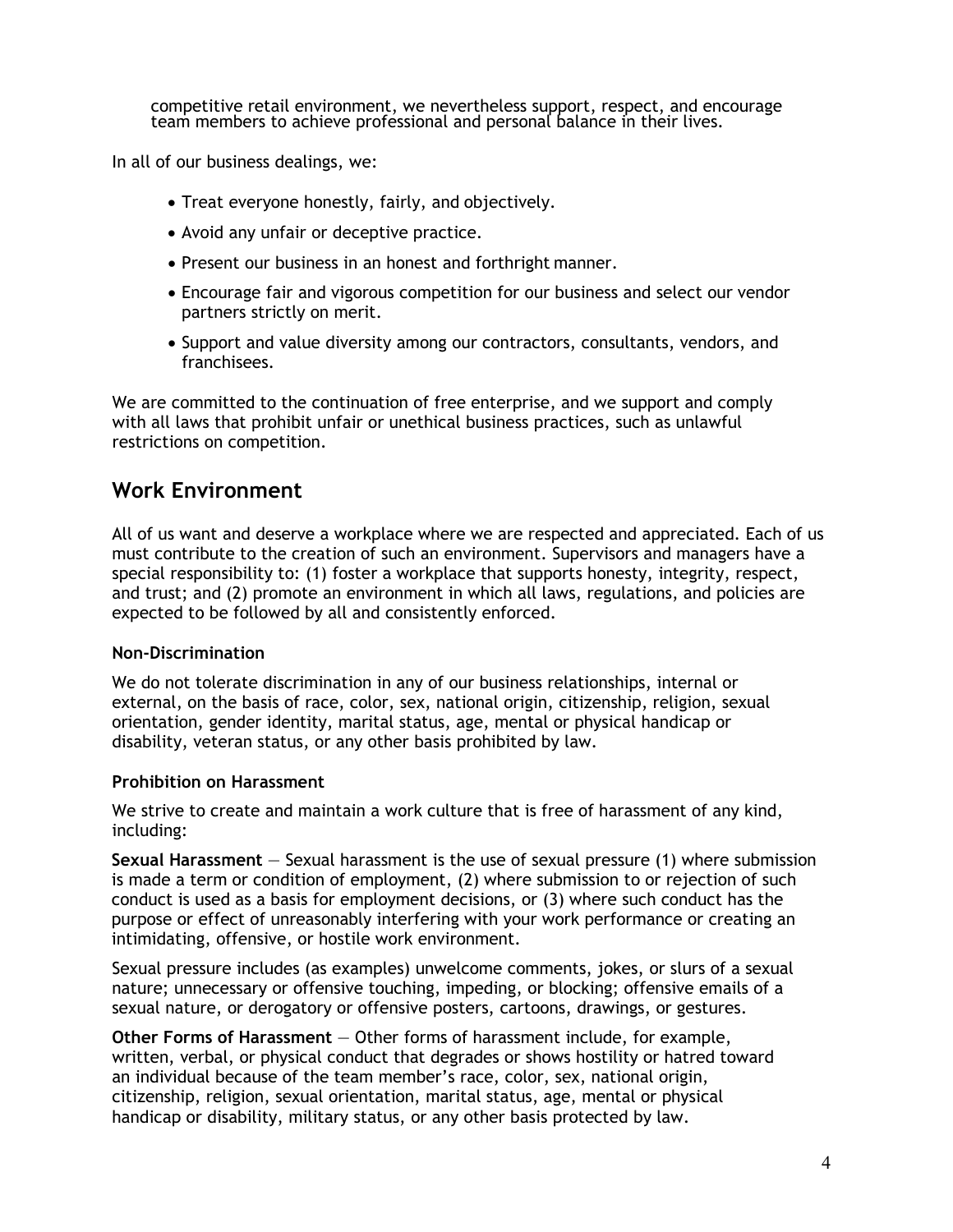**Workplace Safety** — We operate our business in a manner that does not compromise workplace safety. Our objective is to eliminate all injuries; protect the health of our team members, partners, and patrons; and prevent or minimize any negative impact on the environment. All team members have the responsibility to maintain our facilities in clean and orderly working condition, follow good safety practices, and comply with all corporate policies, laws, and regulations relating to safety in the workplace. Team members are encouraged and expected to notify their supervisors or facilities management immediately upon identifying any hazardous or unsafe conditions.

# <span id="page-7-0"></span>**Relationships With Team Members**

To avoid misunderstandings, complaints of favoritism, and employee morale problems that could result from personal or social relationships involving coworkers, corporate policy prohibits managerial or supervisory team members from:

- Directly (or indirectly through the line of supervision) managing or supervising a member of the team member's family. "Family members" include spouses, children, sisters, brothers, mothers, fathers, domestic partners, and in-laws.
- Dating a team member in the team member's direct line of supervision,while employed by the Corporation.

Efforts will be made to transfer one of the parties involved if it can be done without undue disruption of the Corporation's business. If a suitable transfer is not possible, one of the parties will be required to terminate the team member's employment with the Corporation.

#### <span id="page-7-1"></span>**Employment at Will**

Team members are "employees-at-will." This means that team members do not have any guarantee or promise of employment for any particular period of time or based on their performance. At the option of either the team member or the Corporation, a team member's employment may be terminated, with or without cause, and with or without notice, at any time. In certain circumstances, an employment agreement may be proposed at the discretion of the Corporation.

#### <span id="page-7-2"></span>**Immigration Laws**

United States laws prohibit the employment of individuals who are not authorized to work in the United States and require employers to document the citizenship status and employment eligibility of all new team members. The Corporation is committed to compliance with the federal immigration laws and utilizes E-Verify. Offers of employment are made subject to verification of eligibility for employment in compliance with immigration laws.

# <span id="page-7-3"></span>**Conflicts of Interest**

Team members are expected to place the interests of the Corporation ahead of any personal interests in connection with the Corporation'sbusiness operations. A conflict of interest occurs when your personal interests (or those of a family member—defined as a spouse, parent, child, sibling, in-law, or domestic partner) interfere, or even appear to interfere, with the best interests of the Corporation.

Conflicts of interest may include, for example: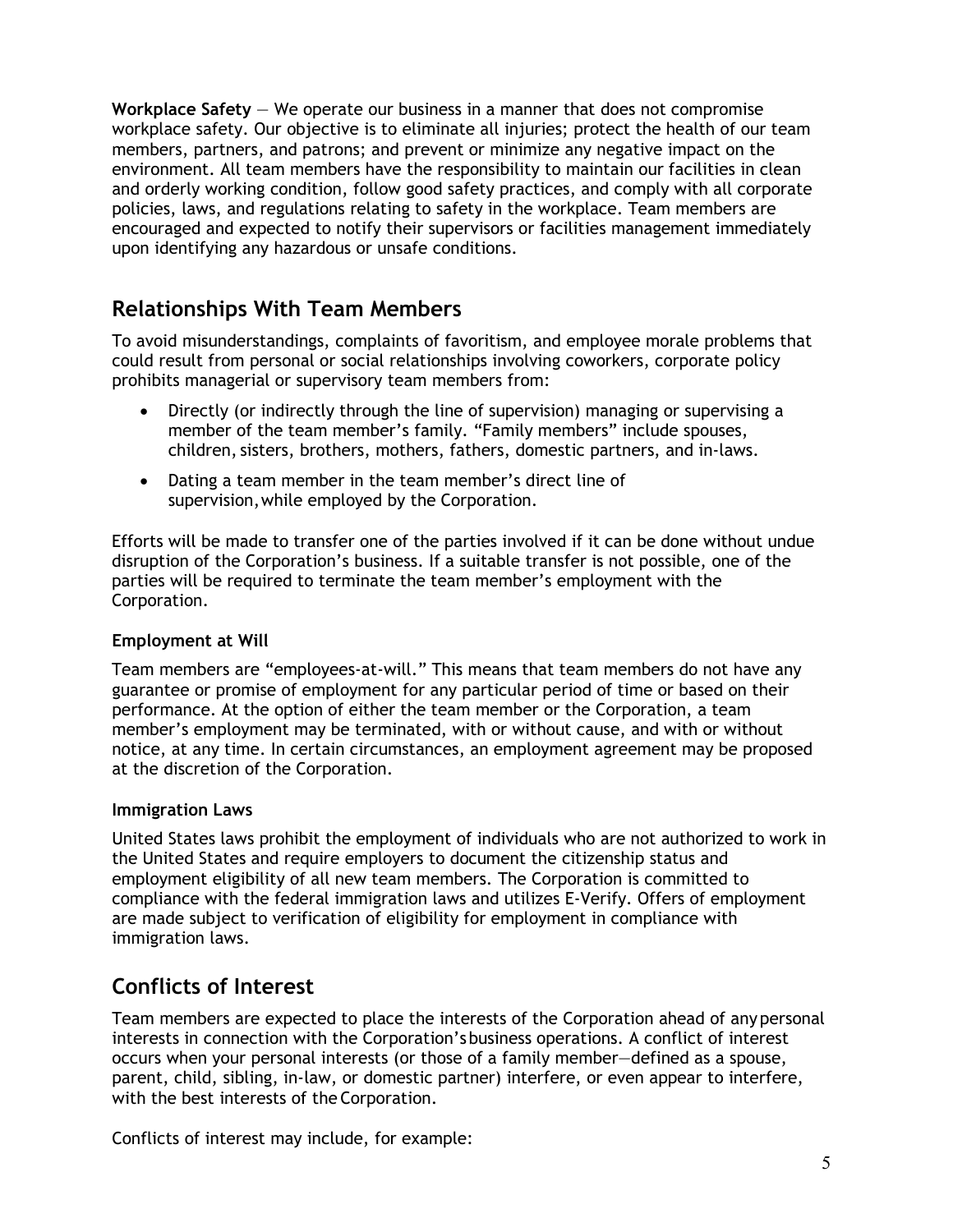- You have a personal relationship with any individual doing business with the Corporation, where favoritism or preferential treatment either occurs or is perceived to occur.
- You have a personal interest in a competitor, vendor, or franchisee of the Corporation. However, it is not typically considered a conflict of interest (and therefore, prior approval is not required) to have an interest of less than 1% of the outstanding shares of a publicly traded company.
- You acquire a personal or family interest in property (such as real estate, patent rights, securities, or other rights) in a business where, reasonably, you should know the Corporation has, or might have, an interest.
- You have an outside interest, activity, or job that affects job performance, such as one that requires a significant amount of time and attention diverted from your responsibilities to the Corporation or that utilizes the skills, know-how, or resources you have acquired and/or use at the Corporation.
- You receive an improper payment or personal benefit as a result of your employment with the Corporation.
- You learn and take personal advantage of a business or investment opportunity through use of corporate property, your position with the Corporation, or non-public information obtained through employment with the Corporation.

The Corporation expects you to avoid any investment, interest, association, or relationship that might interfere with your ability to make independent judgments or decisions on the Corporation's behalf or that might create the perception or appearance of impropriety.

If a conflict of interest (or potential conflict) arises, you must disclose it to your supervisor and the Compliance Officer. Executive officers of the Corporation who encounter a potential or actual conflict of interest must fully disclose all facts and circumstances to the Corporation's General Counsel & Corporate Secretary, who will inform and seek a determination from the Audit and Finance Committee of the Board as to whether a conflict exists and the appropriate disposition of the matter.

# <span id="page-8-0"></span>**Gifts and Entertainment**

When making business decisions on behalf of the Corporation, your decisions must be based on uncompromised, objective judgment. All business activities (including interactions with vendors, franchisees, and consultants) must be conducted in the best interest of the Corporation, using consistent and unbiased standards.

#### <span id="page-8-1"></span>**Receipt of Gifts, Entertainment, and BusinessCourtesies**

You should never solicit gifts, entertainment, or any other business courtesy from a business acquaintance, nor should you accept a gift or other benefit if your business judgment or decisions could be, or appear to be, influenced by such gesture. Unsolicited gifts and business courtesies, including meals and entertainment, are permissible if:

- The fair market value does not exceed \$150,
- They are customary and commonly accepted business courtesies, and
- They are given and accepted without an express or implied understanding that you are in any way obligated by your acceptance of the gift.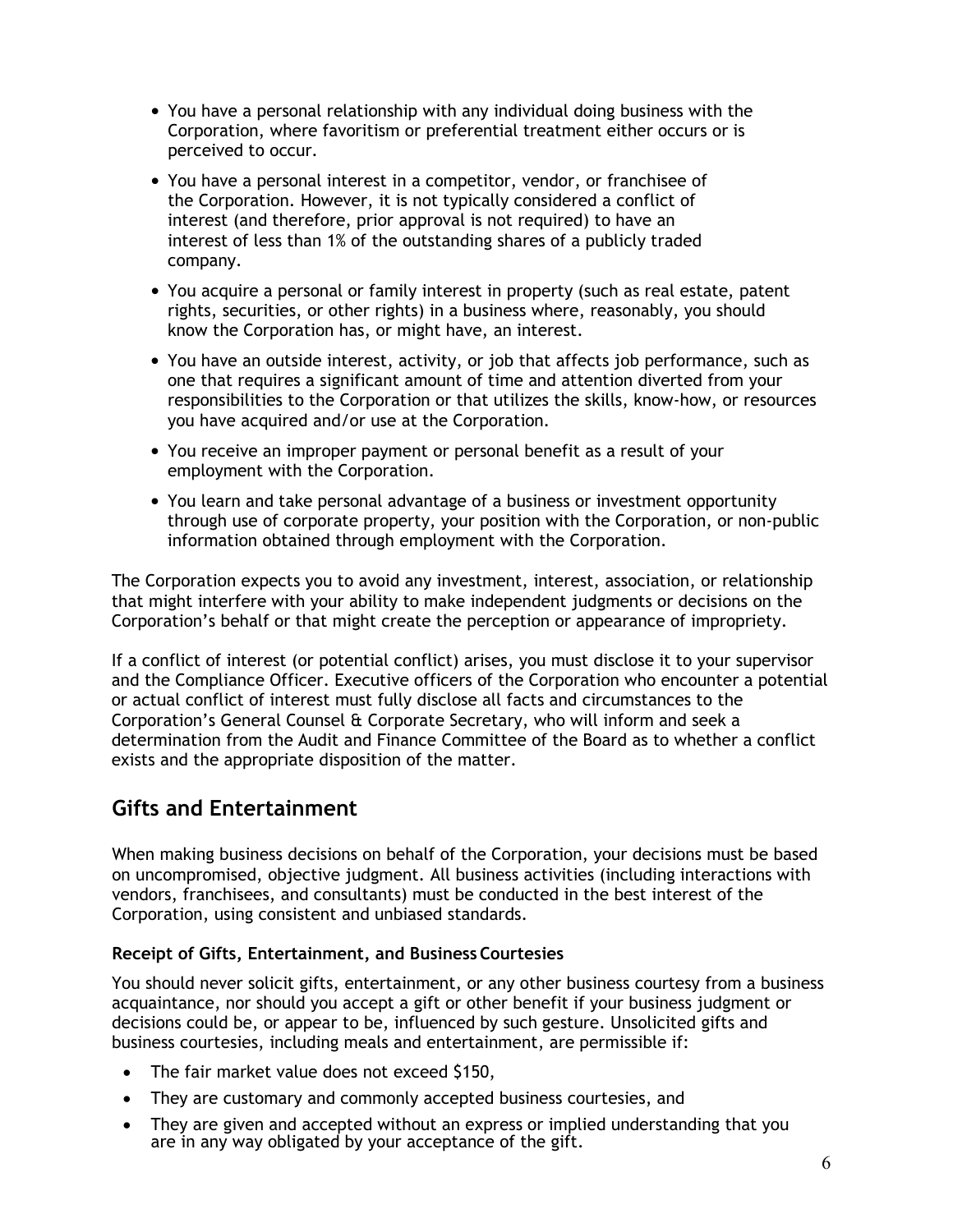Gifts that are extravagant or unusual in nature or have a value of greater than \$150 shall not be accepted without the prior written approval of the officer (Vice President or more senior officer) who oversees your department or the Compliance Officer.

While gifts tend to be offered in connection with a holiday or special occasion, gifts should not otherwise be accepted on a repeated or frequent basis such that a pattern of receiving gifts is established. Gifts of cash or cash equivalents (including gift certificates, securities, below-market loans, etc.) in any amount are prohibited and must not be accepted.

You should promptly disclose to your supervisor or Compliance Officer if you receive or are offered a gift, entertainment, or other personal benefit that does not meet the guidelines above. The form that you should use to make a disclosure may be obtained from the Human Resources Department, the Legal Department, or the IHOP and Applebee's portals.

#### <span id="page-9-0"></span>**Providing Gifts, Entertainment, and Business Courtesies**

When providing a gift, entertainment, or other accommodation in connection with the Corporation's business, you must do so in a manner that is in good taste and without excessive expense. You may not furnish or offer to furnish any gift that is of more than token value or that goes beyond the common courtesies associated with accepted business practices. You should follow the above guidelines for receiving gifts in determining when it is appropriate to give gifts and when prior written approval from your supervisor or the Compliance Officer is required.

Certain additional restrictions apply with respect to government employees and officials and are described in the section below titled "Government Officials and Employees."

#### <span id="page-9-1"></span>**Government Officials and Employees**

With respect to gifts and entertainment, what is acceptable in the commercial business environment may be entirely unacceptable in dealings with the government. Strict laws govern the provision of gifts to government officials and employees. All team members must comply with all such laws. Even where permitted by law, no team member may provide a gift or anything of value—including meals, entertainment, transportation, and lodging—to any government official, employee, or member of their family without prior written approval from the Compliance Officer. This rule applies to U.S. government officials (federal, state, and local levels) and foreign government officials. Please refer to the Foreign Corrupt Practices Act Compliance Policy available through the Legal Department's section of the Dine Brands portal for additional rules governing contact with foreign government officials.

# <span id="page-9-2"></span>**Political & Community Involvement**

#### <span id="page-9-3"></span>**Personal Activities**

We encourage team members to participate in community and political activities on their own time, provided such participation does not interfere with work responsibilities or overall job performance. Such participation may include voluntarily making personal political contributions, participating in the political process, expressing personal views on legislative or political matters, or otherwise engaging in political or community activities. However, you must ensure that your personal activities are not in any way perceived as representing the Corporation.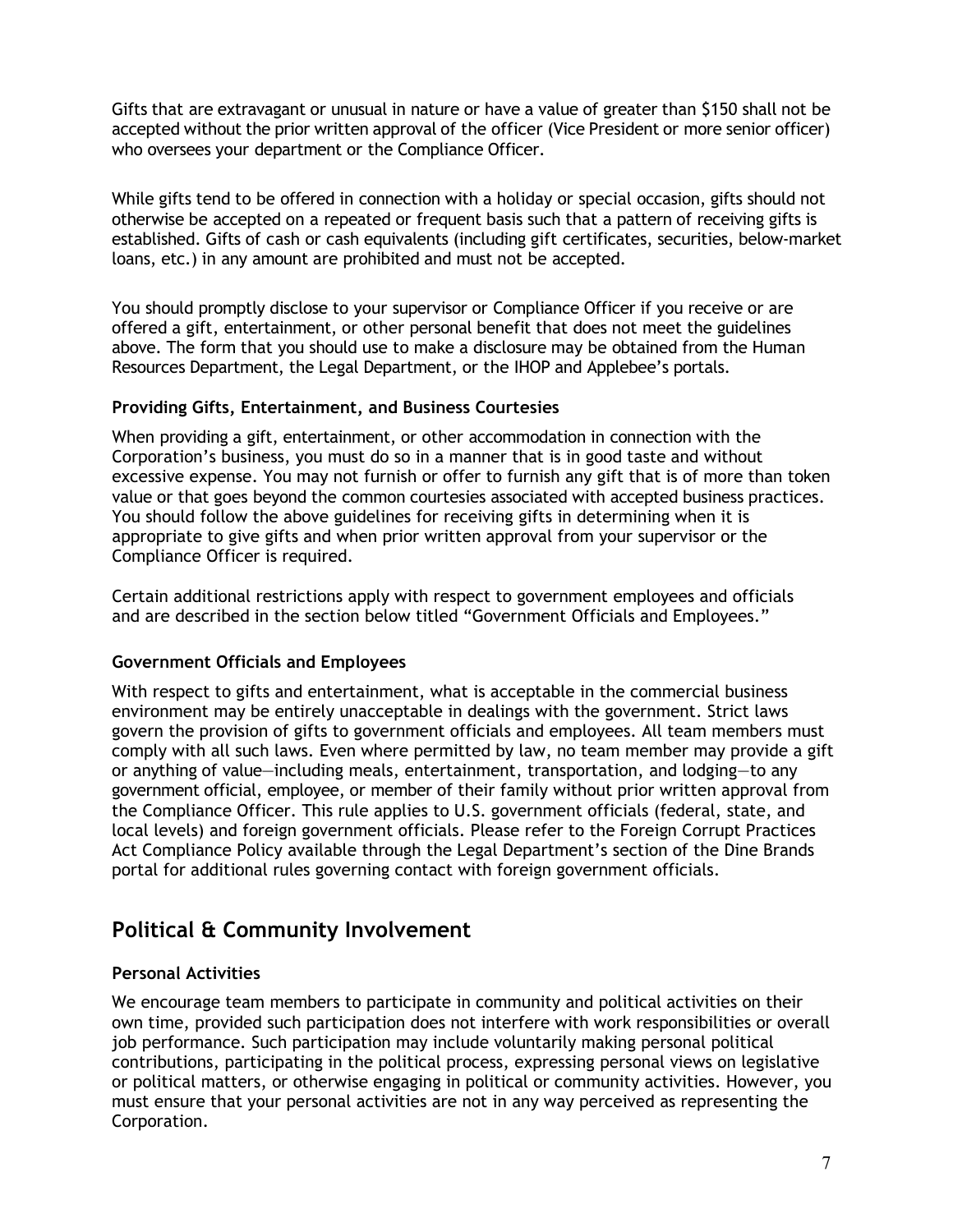Further, the Corporation will not compensate or reimburse you in any way for any political contribution or other expense you incur by way of your participation in these activities. Any decision by you to contribute personal time, money, or resources to any political activity is entirely voluntary and at your own expense.

#### <span id="page-10-0"></span>**Corporate Activities**

Federal law prohibits the use of corporate funds, assets, services, or facilities on behalf of a political party or candidate except under certain limited circumstances. No individual should undertake any such activity without first consulting the Legal Department.

The Corporation may receive contributions from eligible team members and make political contributions to a trade association Political Action Committee (PAC) to support candidates and issues that are aligned with the Corporation's interests. The decision to make or not make an individual contribution to a PAC is strictly voluntary and will not affect in any way an individual's employment. It is important to note that such voluntary contributions are not tax deductible.

# <span id="page-10-1"></span>**Protection of Corporate Property**

#### <span id="page-10-2"></span>**Corporate Assets**

We each have a duty to protect the Corporation's assets and ensure their efficient use. Theft, carelessness, and waste have a direct impact on the Corporation's profitability. Each of us must take all reasonable measures to prevent damage to, and theft or misuse of, corporate property. Except as specifically authorized, corporate assets, including corporate time, equipment, materials, resources, and proprietary information, must be used for business purposes only. When you leave the Corporation, all corporate property must be returned, regardless of its location.

#### <span id="page-10-3"></span>**Computer and Voice Communications Systems**

The Corporation's computer and communication resources—including, for example, computers, cell phones, voicemail, email, and Internet access—provide substantial benefits, but they also present significant security and liability risks to you and the Corporation. It is extremely important that you take all necessary measures to secure any such property while in your possession and use it in a manner consistent with this Code, and, to the extent applicable, the Mobile Device Acceptable Use Policy.

All files and data stored on corporate resources or generated by you in connection with your employment, regardless of their format or location, are owned by the Corporation. You should have no expectation of personal privacy in connection with use of these resources. The Corporation may, from time to time and at its sole discretion, review any and all files or data stored or transmitted on any of these resources to ensure compliance with corporate policy and laws.

Incidental and occasional personal use of these resources is permitted, but such use (1) should be limited; (2) must not interfere with your job in any way; and (3) must be consistent with all other corporate policies, including those relating to harassment, privacy, copyright, trademark, trade secret, and other intellectual property considerations. Any improper use of these resources may reflect poorly on the Corporation, damage its reputation, and expose you and the Corporation to legal liability.

If you have any reason to believe that any password or the security of a corporate computer or communication resource has in any manner been compromised, you must change your password immediately and report the incident to the Human Resources Department,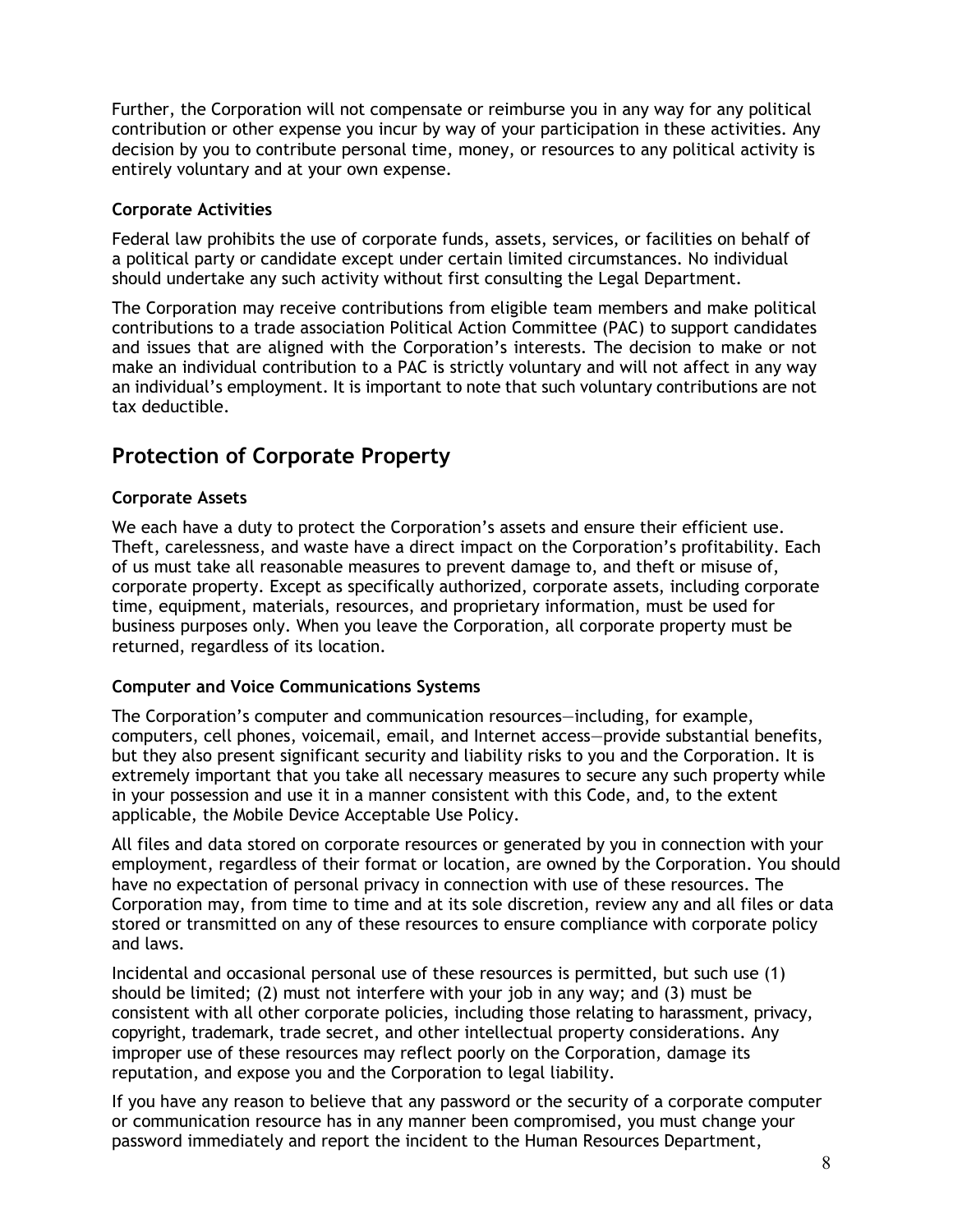Security Director, and Compliance Officer.

# <span id="page-11-0"></span>**Information Integrity**

#### <span id="page-11-1"></span>**Confidential and Proprietary Information**

In your employment, you may learn facts about the Corporation's business, plans, operations, legal matters, or "secrets of success" that are not known to the general public or to competitors ("confidential information" or "trade secrets"). Confidential information includes all non-public information and related materials, including but not limited to: (a) trade secrets; (b) business information, such as historic and projected data related to sales, traffic and advertising expenditures, analyses, compilations, forecasts, studies, notes, strategies, operations, methods, planning, marketing interests, products, recipes, menus, formulae, or devices; (c) technical information, such as research, development, procedures, algorithms, data, designs, and know-how; (d) financial and pricing information; (e) information related to anticipated or actual litigation or business disputes; (f) information related to actions, proceedings, or investigations pending or threatened against the Corporation; (g) vendor agreements or any information directly or indirectly related to the content or subject matter of the vendor agreements; or (h) proprietary or confidential information of any third party who may disclose such information to the Corporation.

Team members must not improperly disclose or use any confidential information obtained as a result of your employment with the Corporation. You must also guard the confidentiality of, and uphold obligations regarding, proprietary information obtainedfrom former employers or other third parties. This duty of confidentiality survives the termination of your employment, whether voluntary or involuntary. If you have a question as to whether information is confidential or proprietary, you should contact the Legal Department and abstain from using or disclosing such information until you are informed that use or disclosure is permitted.

#### <span id="page-11-2"></span>**Material Nonpublic Information**

The Corporation is committed to fair and accurate disclosure of material nonpublic information as and when required by law or deemed by the Corporation to be advisable. We obey all laws designed to protect the investing public with respect to the use and disclosure of "material nonpublic information."

"Nonpublic" information is information that is not generally known or available to the public. One common misconception is that material information loses its "nonpublic" status as soon as a press release is issued disclosing the information. In fact, information is considered to be available to the public only when it has been released broadly to the marketplace (such as by a press release or a filing with the Securities and Exchange Commission), and the investing public has had time to absorb the information fully.

Information is "material" if (a) there is a substantial likelihood that a reasonable investor would find the information important in determining whether to buy, sell, or hold a security, or (b) the information, if made public, likely would affect the market price of a corporation's securities. The Corporation has strictly-defined channels for properly releasing information to the public. Common examples of material information might include the following: (1) earnings or loss projections or earnings guidance; (2) financial data; (3) mergers and acquisitions or joint venture; (4) entry into or termination of a material contract; (5) new menu items, customers, or suppliers; (6) marketing plans; (7) capital investment plans; (8) litigation, administrative actions, or governmental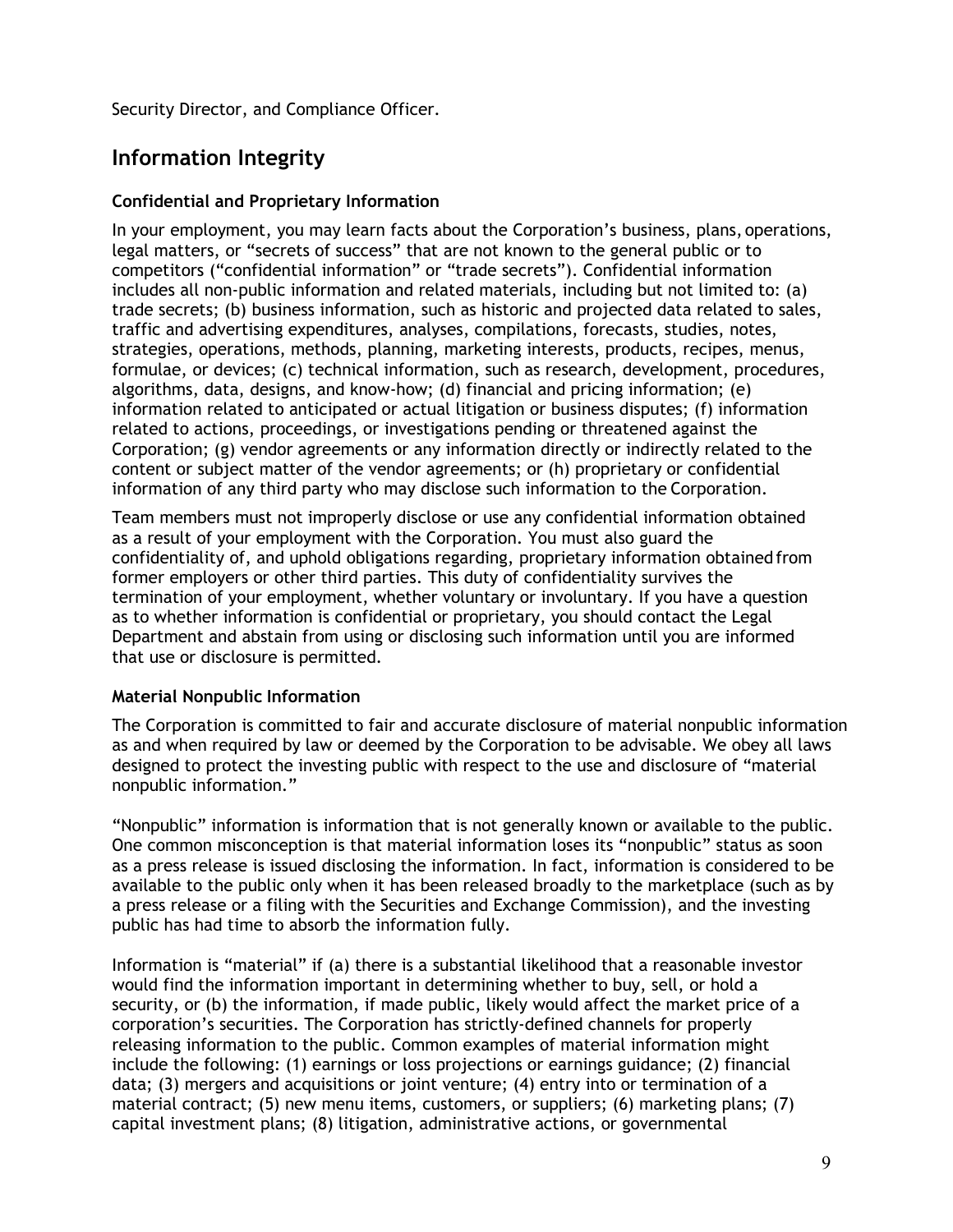investigations; (9) corporate finance and capital markets activities; (10) management changes; (11) changes in accounting methods and write-offs; (12) changes in control or in management of the Corporation, and (13) changes in the Corporation's auditors or a notification from itsauditors that the Corporation may no longer rely on the auditors' audit report.

When in possession of material nonpublic information of any publicly traded company, you must not buy or sell securities of that company (known as "insider trading") or pass such information on to someone else (known as "tipping"), who then buys or sells securities based on that information. Disclosure is permitted only to those team members who have a legitimate need to know the information for purposes of carrying out the Corporation's business and who are likewise obligated to maintain the information in confidence. The Corporation's Insider Trading Policy should be a first source of reference if you have any questions regarding insider trading laws that are applicable to you and what is material nonpublic information. You should also consult the Legal Department before taking any action that may be considered insider trading.

#### <span id="page-12-0"></span>**Financial Records**

The Corporation is committed to maintaining books and records that accurately and fairly reflect our financial transactions and comply with all applicable laws and regulations. The creation of false or misleading entries, records, or documentation is strictly prohibited. In this respect, the following guidelines must be followed:

- You must complete all corporate documents accurately, truthfully, and in a timely manner, including all travel and expense reports.
- When applicable, documents must be properly authorized.
- You must record the Corporation's financial activities in compliance with all applicable laws and accounting practices. No undisclosed or unrecorded funds or assets may be established for any purpose.
- You must never make a payment or establish an account on behalf of the Corporation with the understanding that any part of the payment or account is to be used for a purpose other than as described by the supporting documents.

The Corporation has in place internal controls to ensure compliance with these guidelines, as well as with standard practices, and Generally Accepted Accounting Principles. It is the responsibility of all team members to promptly disclose any information or concern regarding any significant deficiencies in the design or operation of these systems which could adversely affect the Corporation's ability to record, process, summarize, and report financial data.

Further, it is corporate policy to make full, fair, accurate, timely, and understandable disclosures in all reports and documents that the Corporation files with, or submits to, the Securities and Exchange Commission and in all other public communications.

Team members have responsibility to ensure that false or intentionally misleading information is not given in the Corporation's filings or public communications.

If you have reason to believe that the Corporation's books and records do not uphold any of these standards or are aware of any fraud—whether or not material—involving any team member, disclosures, or internal controls, you should report the situation immediately to your supervisor or to the Compliance Officer. You may also report your concerns regarding the Corporation's accounting, internal accounting controls, or auditing matters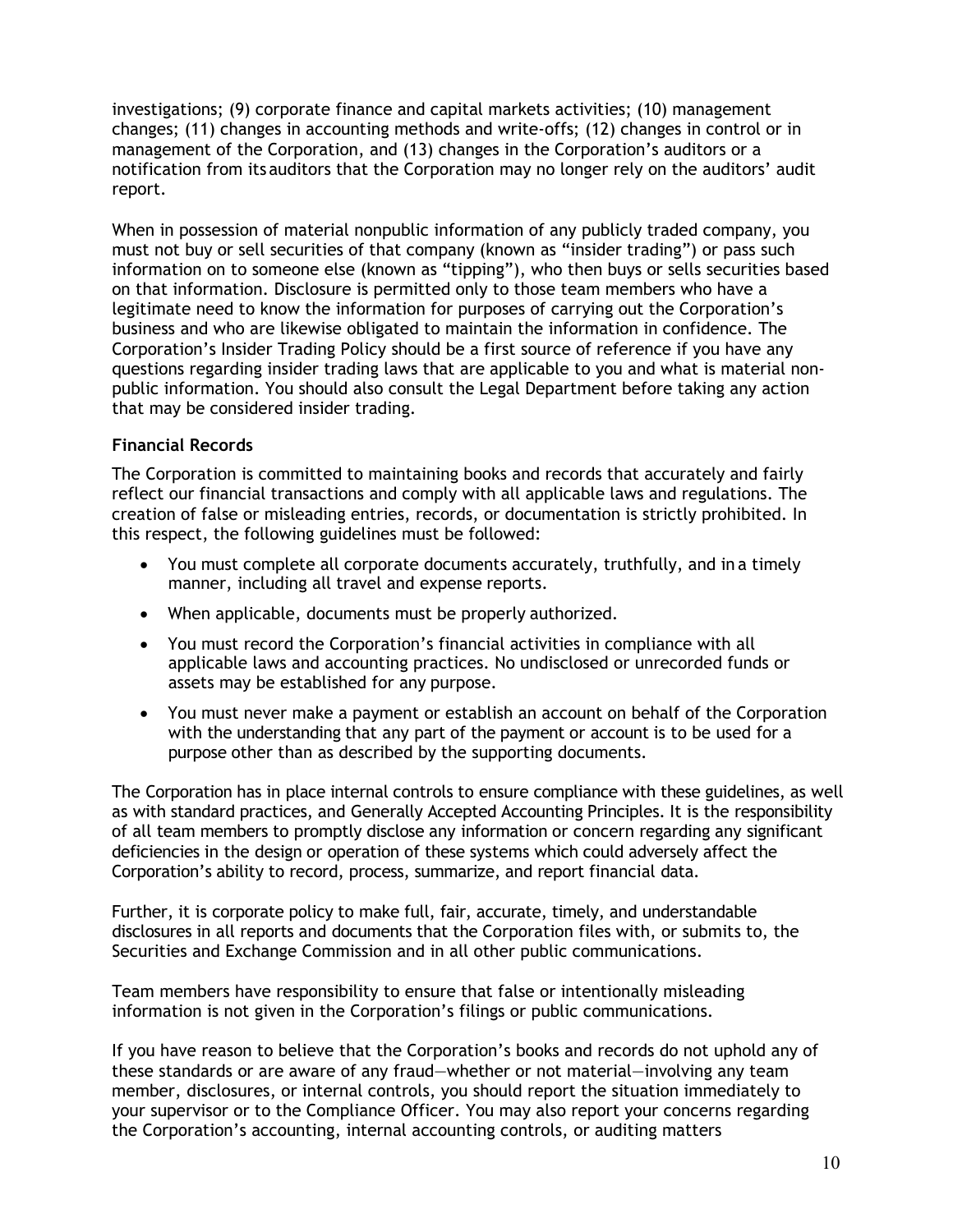confidentially and anonymously on the "Resolve It!" hotline at (844) 431-3463.

# <span id="page-13-0"></span>**Personally Identifiable Information**

In your employment, you may have access to personal information that can be associated with a particular person and used to identify or locate that person ("Personal Information"). The Corporation has established a policy and safeguards to protect Personal Information from unauthorized access, use, or disclosure. Only those team members with a business need to know Personal Information should be allowed to have access to it. If you do have access to Personal Information, you are expected to take reasonable measures to protect it from improper access or use. You should only use or disclose the minimum Personal Information necessary to accomplish your business purpose. All Personal Information should be stored in a secure location, and you should take the necessary steps to maintain the privacy and security of the information. If you receive a request from a third party for Personal Information, you should contact the Legal Department or the Compliance Officer. If your employment with the Corporation ceases, you must immediately return to the Corporation all Personal information in your possession. If you suspect a violation of this policy, you should report it to your supervisor, the Legal Department, or the Compliance Officer.

# <span id="page-13-1"></span>**Records Management**

All team members are accountable to ensure corporate documents are retained for an appropriate time and as required by law. The Corporation's Records Management Policy defines how long records are to be retained, as well as when and how records and other documents may be destroyed. In certain circumstances, such as investigations and pending legal matters, records and documents must be retained until such matters are resolved.

Under no circumstance should you selectively destroy corporate records or maintain them outside of the Corporation's premises or designated storage facilities except in those instances where you have been authorized to temporarily work on them off-site and in accordance with applicable policies. Questions should be addressed with the Legal Department prior to destroying or otherwise disposing of any corporate records.

# <span id="page-13-2"></span>**Fair Business Practices**

The Corporation depends on its reputation for quality, service, and integrity. The way we deal with our franchisees, customers, competitors, and suppliers molds our reputation, builds long-term trust, and ultimately determines our success. We must never take unfair advantage of others through manipulation, concealment, abuse of privileged information, misrepresentation of material facts, or any other unfair business practice.

#### <span id="page-13-3"></span>**Antitrust Laws**

Antitrust laws protect competition by prohibiting activities that unreasonably restrict competition. The Corporation supports and complies with all laws that prohibit unfair or unethical business practices. The responsibility for compliance rests with each of us.

The antitrust laws are complicated, and not always intuitive. Individuals involved in discussions with competitors, or in customer relations, licensing arrangements, acquisitions, joint or team bidding, or other joint venture arrangements, must be particularly attentive to these laws.

Unlawful activities under the antitrust laws include such things as:

• Agreements between competitors with respect to price or terms of sale.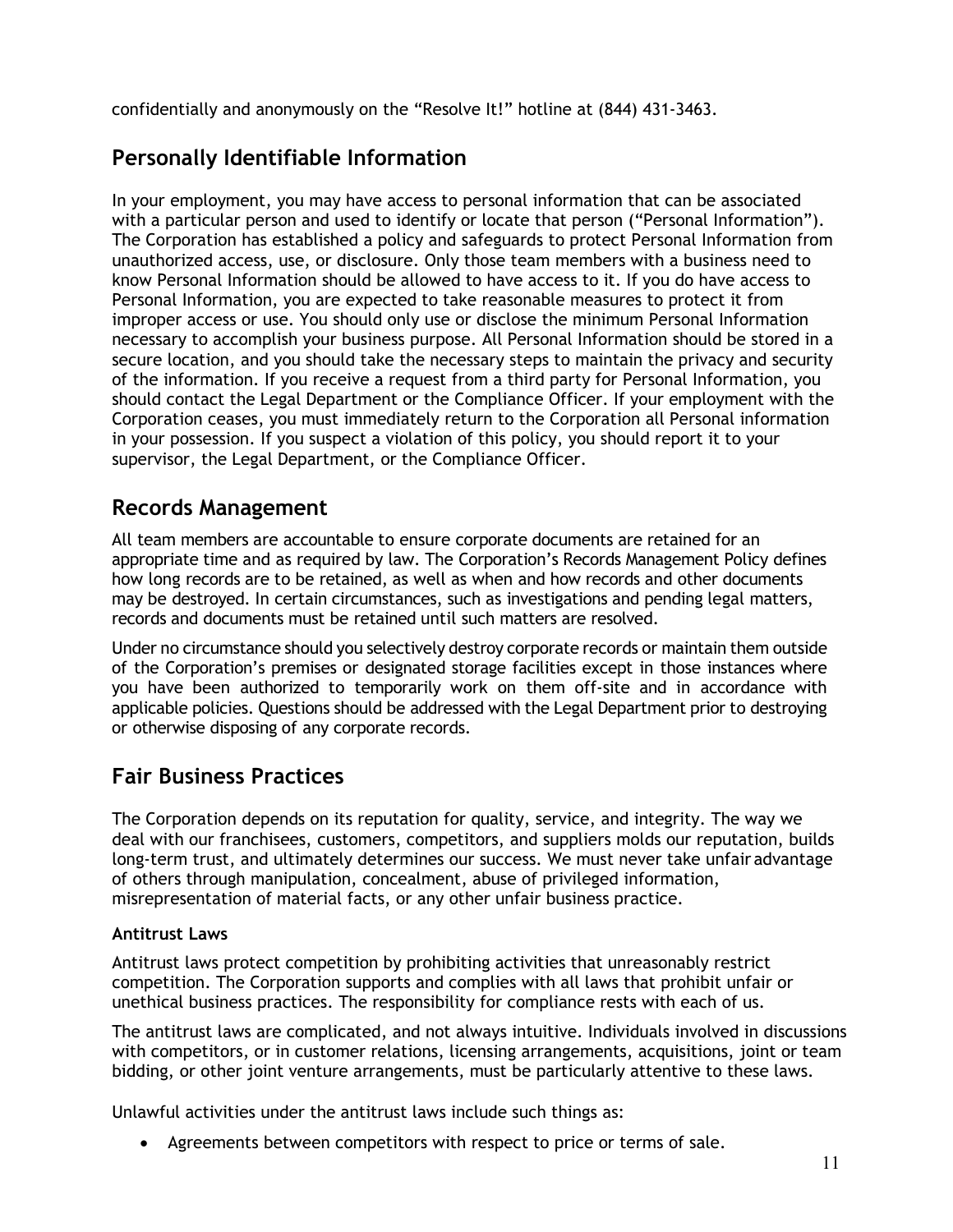• Dividing customers, territories, or markets, and refusing to do business with third parties.

In all contacts with competitors, you must not enter into any agreement of any kind concerning pricing, costs, discounts, margins, profits, conditions of sales, marketing plans, dissatisfaction with particular suppliers or customers, or similar types of sensitive business subjects. If a discussion of any such agreement occurs, you should emphatically refuse to discuss the matter and immediately leave the meeting (or hang up the phone). All such incidents must be reported immediately to the General Counsel.

Communications with our franchisees, suppliers, and competitors should be clear, concise, and accurate. Perfectly legal behavior may become suspect because of a poor choice of words or misleading manner or expression. Moreover, any conversation between competitors could be misunderstood as having played a role in the pricing process.

#### <span id="page-14-0"></span>**Consequences for Violation**

Consequences for violation of these laws may include substantial fines imposed on the Corporation, restrictions on its future activities, and even individual fines and imprisonment of those involved in or accountable for illegal activities. Before engaging in any activity involving competitors, you should consult the Legal Department about potential antitrust issues.

#### <span id="page-14-1"></span>**Competitive Relationship With Franchisees**

Franchises are non-company owned retail stores with which the Corporation has a unique relationship. The Corporation's two brands have somewhat different relationships with their respective franchisees; however, both structures comply with applicable laws and regulations.

Although the Corporation provides products and services to its franchisees, its franchisees may be considered competitors of the brand (depending on location and other factors) as well as of each other. Consequently, each franchisee must make independent pricing decisions. The relationship between the Corporation and its franchisees may be subject to antitrust laws and corporate policies governing competitive relationships, as described above.

If you have any questions about corporate conduct involving franchisees, you should consult with the Legal Department.

# <span id="page-14-2"></span>**Environmental, Social, and Governance**

As we have grown our business, we have broadened our vision to include our impact on the environment and society. This makes good business sense as it resonates with our team members and guests who, increasingly, are looking more closely at how businesses and brands contribute to society.

Team members are expected to act in accordance with our values that are detailed in our Environmental, Social, and Governance ("ESG") Report located on our website: [https://www.dinebrands.com/en/esg.](https://www.dinebrands.com/en/esg)

If you become aware that any team member is violating any environmental law, regulation, or permit, providing false information or data, or bypassing any environmental control or monitoring device, you must immediately report that information to your supervisor, the Legal Department, or the Compliance Officer.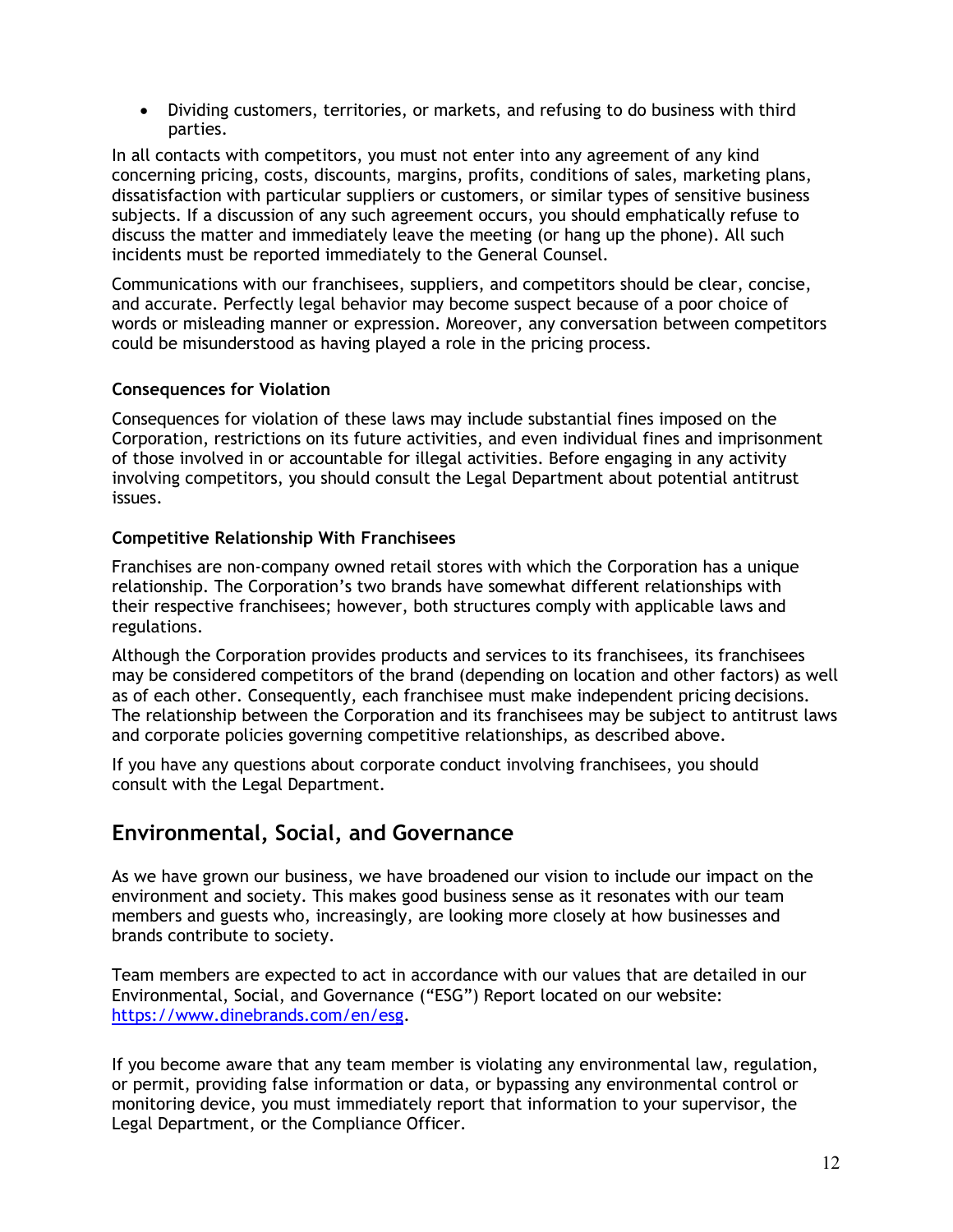# <span id="page-15-0"></span>**Global Relations**

As an international organization, we recognize our responsibility to the interests of the countries in which we do business. We obey all laws and regulations and respect the lawful customs of host countries.

Laws and regulations governing international business activities are complex and highly regulated. Team members whose positions involve international activities are expected to become familiar with, and stay current on, all applicable laws and regulations. However, all of us have an obligation to be aware generally of such highly regulated areas and to report any potential issues or questions that come to our attention. Please refer to the Foreign Corrupt Practices Act Compliance Policy available through the Dine Brands portal for additional rules for all team members who have international responsibilities.

#### <span id="page-15-1"></span>**Unlawful or Questionable Payments**

Making any payment that is unlawful or improper under the laws of any country in which we do business is a violation of corporate policy and is strictly prohibited. This includes payments made, directly or indirectly, to any public official, government, governmental agency, political party, politician, or others for the purpose of obtaining or retaining business, unless such payments are expressly permitted under the written laws of the country in which the payments are made. "Payments" include the offering of expensive gifts, bribes, or any other form of compensation or value.

If it is unclear as to whether any payment or gift is appropriate, the matter should be brought to the immediate attention of the highest-level management possible. In any event, appropriate documentation must be maintained for all payments in accordance with sound recordkeeping practices.

Please refer to the Foreign Corrupt Practices Act Compliance Policy available through the Dine Brands portal for additional rules for all team members who have international responsibilities.

#### <span id="page-15-2"></span>**Antiboycott Laws**

Antiboycott laws prohibit businesses and individuals from participating in or cooperating with certain international boycotts. A boycott might include refusing to do business with certain people or countries. Information relating to such activities should be reported to the Legal Department immediately to ensure appropriate compliance and reporting requirements are met.

#### <span id="page-15-3"></span>**Import/Export Controls**

Our international activities are subject to laws concerning the import and export/re-export of goods and technology in and out of countries in which we do business. Individuals involved in international transfer of goods or technology—even through email or the Internet—must become, and remain, familiar with these laws and must strictly adhere to them. Any questions regarding the transfer of goods or technology should be brought to the attention of the Legal Department prior to any action being taken.

#### <span id="page-15-4"></span>**Trade Sanctions**

Trade sanctions are restrictions imposed on commerce with a particular country with the intent of applying economic and/or political pressure to influence change in the policies and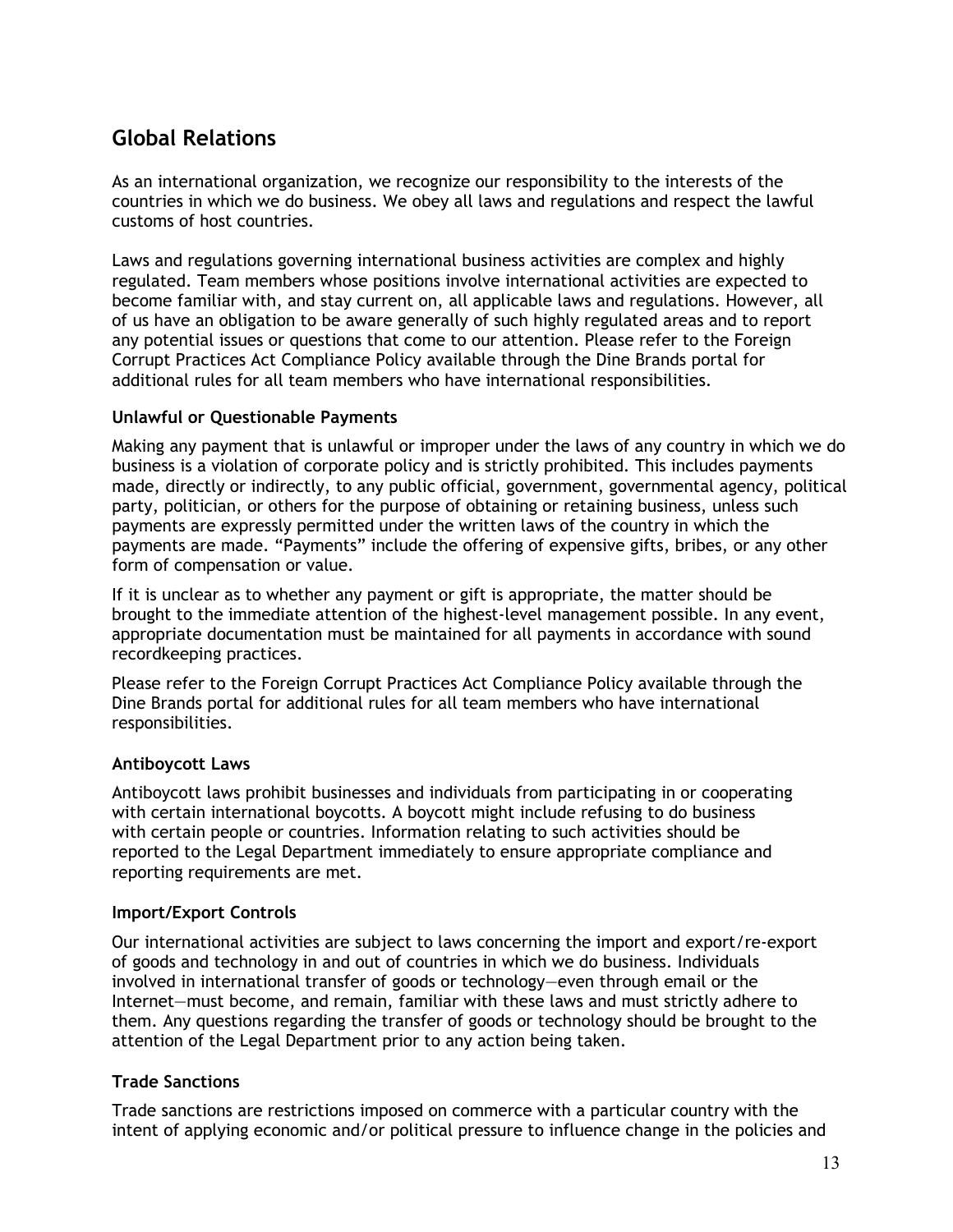practices of such country. Restrictions change from time to time and are complex. It is important for those team members who are involved in international trade activities to stay abreast of trade sanctions imposed by the countries in which we do business. Contact the Legal Department with questions or to report potential issues of noncompliance.

# <span id="page-16-0"></span>**Implementation of the Code**

#### <span id="page-16-1"></span>**Seeking Guidance**

This Code cannot provide definitive answers to all questions. If you have questions regarding any of the policies discussed in this Code or if you are in doubt about the best course of action in a particular situation, you should seek guidance from your supervisor, the Legal Department, the Compliance Officer, or any of the other resources identified in this Code.

**The Corporation's Compliance Officer is responsible for overseeing and managing the Corporation's compliance program, including compliance with this Code. You may contact the Compliance Officer as follows:**

**Compliance Officer for Dine Brands Global, Inc., International House of Pancakes, LLC, and Applebee's International, Inc., c/o Applebee's Services, Inc., 450 N. Brand Blvd., 7th Floor, Glendale, California, phone (818) 240-6055.**

#### <span id="page-16-2"></span>**Reporting of Violations**

If you have any questions or concerns about whether any business activity or individual action is appropriate, contact your supervisor or the Compliance Officer. If you know of a violation or potential violation of any law, regulation, or corporate policy, you must report that information immediately to your supervisor or any other supervisory employee, a corporate officer of the Corporation, the Compliance Officer, or the Legal Department. Violations may also be reported on the **"Resolve It!" hotline (confidentially, and anonymously if you prefer) at (844) 431-3463** or in accordance with other policies that may be adopted by the Corporation from time to time to supplement this Policy or provide additional or alternative contacts for reporting of questions and concerns.

Any behavior that is contradictory to or in violation of the spirit and letter of this policy, including failure to report a violation in good faith, may result in disciplinary, and perhaps legal, action against those involved, up to and including termination. If you believe the supervisor to whom you have reported the violation has not taken appropriate action, it is your duty to contact the Compliance Officer. Any reprisal or retaliation against an individual because the individual in good faith reported a violation or suspected violation is strictly forbidden and is, in itself, an act subject to disciplinary action.

#### <span id="page-16-3"></span>**Investigations of Violations**

Reports of suspected violations will be investigated promptly and will be treated confidentially to the extent reasonably possible under the circumstances and in accordance with the Corporation's legal obligations.

You are expected to cooperate in the investigation of any alleged violation if requested to do so. Investigations of suspected wrongdoing are delicate matters, and acting on your own may compromise the integrity of an investigation and adversely affect both you and the Corporation.